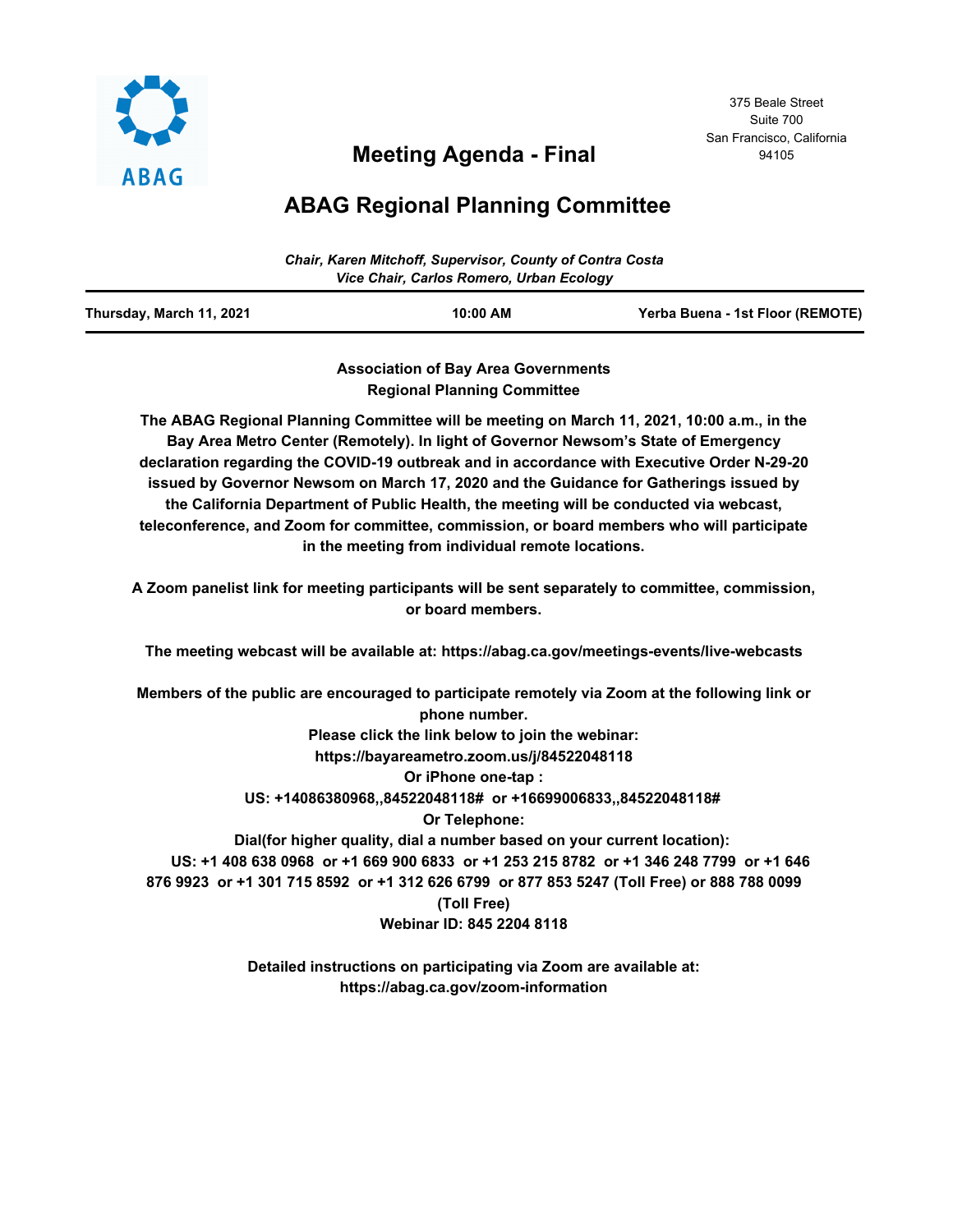**Committee members and members of the public participating by Zoom wishing to speak should use the "raise hand" feature or dial "\*9".**

**In order to get the full Zoom experience, please make sure your application is up to date.**

**Members of the public may participate by phone or Zoom or may submit comments by email at info@bayareametro.gov by 5:00 p.m. the day before the scheduled meeting date. Please include the committee or board meeting name in the subject line. Due to the current circumstances there may be limited opportunity to address comments during the meeting. All comments received will be submitted into the record.**

**The ABAG Regional Planning Committee may act on any item on the agenda. The meeting is scheduled to begin at 10:00 a.m. Agenda, roster and webcast available at https://abag.ca.gov For information, contact Clerk of the Board at (415) 820-7913.**

#### **Roster**

**Susan Adams, Jesse Arreguin, Marilyn Ezzy Ashcraft, Rick Bonilla, Mark Boucher, Monica Brown, Paul Campos, David Canepa, Kathleen Cha, Cindy Chavez, Amber Crabbe, Diane Dillon, Pat Eklund, Neysa Fligor, Russell Hancock, Melissa Jones, Rafael Mandelman, Robert McConnell, Nathan Miley, Karen Mitchoff, Stephanie Moulton-Peters, Rodney Nickens, David Rabbitt, Belia Ramos, Matt Regan, Carlos Romero, Mark Ross, Al Savay, Gregory Scharff, Scott Sedgley, James Spering, Sonja Trauss**

### **1. Call to Order / Roll Call / Confirm Quorum**

### **2. Public Comment**

*Information*

### **3. Chair's Report**

**3.a.** [21-0371](http://mtc.legistar.com/gateway.aspx?m=l&id=/matter.aspx?key=21964) ABAG Regional Planning Committee Chair's Report for March 11, 2021 *Action:* Information Karen Mitchoff *Presenter:*

## **4. Consent Calendar**

Approval of ABAG Regional Planning Committee Minutes of January 14, 2021 **4.a.** [21-0348](http://mtc.legistar.com/gateway.aspx?m=l&id=/matter.aspx?key=21941) Approval *Action: Presenter:* Clerk of the Board *Attachments:* [4a Minutes 20210114 Draft.pdf](http://mtc.legistar.com/gateway.aspx?M=F&ID=56f28ad0-2a20-4ac4-a5a8-82e673894c94.pdf)

## **5. Plan Bay Area 2050**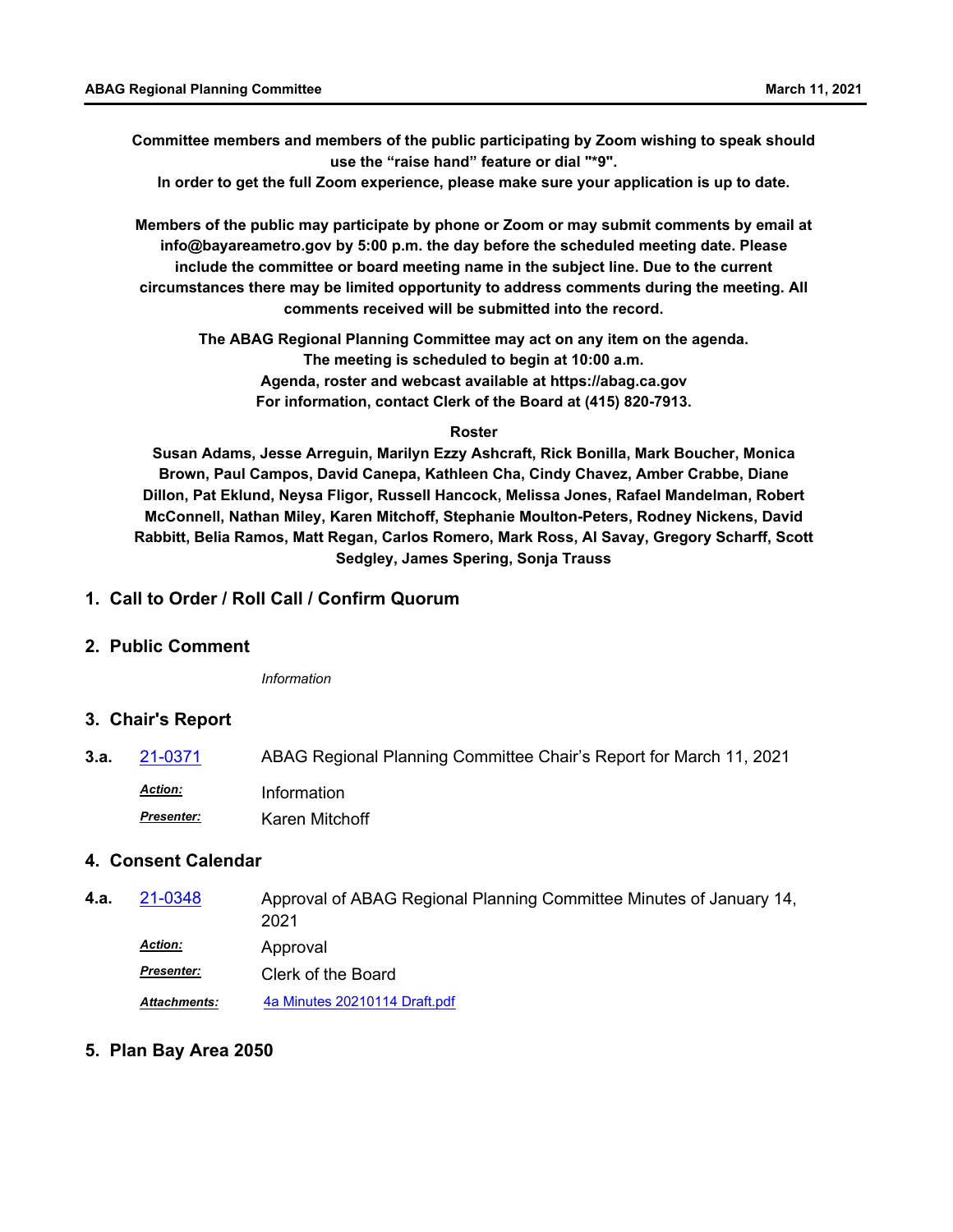| 5.a. | 21-0347             | Plan Bay Area 2050: Initial List of Implementation Actions                                                                                                         |  |
|------|---------------------|--------------------------------------------------------------------------------------------------------------------------------------------------------------------|--|
|      |                     | Presentation on an initial list of potential implementation actions to support<br>the 35 strategies included in the adopted Plan Bay Area 2050 Final<br>Blueprint. |  |
|      | <b>Action:</b>      | Information                                                                                                                                                        |  |
|      | <b>Presenter:</b>   | Chirag Rabari                                                                                                                                                      |  |
|      | <b>Attachments:</b> | 5a PBA50 Implementatio Plan update.pdf                                                                                                                             |  |
|      |                     | 5ai PBA50 Implementation Plan update Attachment A.pdf                                                                                                              |  |
|      |                     | 5aii PBA50 Implementation Plan Briefs Attachment B.pdf                                                                                                             |  |
|      |                     | 5aiii PBA50 Implementation Plan Summary Table Attachment C.pdf                                                                                                     |  |
|      |                     | <b>5aiv Public Comment.pdf</b>                                                                                                                                     |  |

# **6. Adjournment / Next Meeting**

*The next regular meeting of the ABAG Regional Planning Committee is on April 8, 2021.*